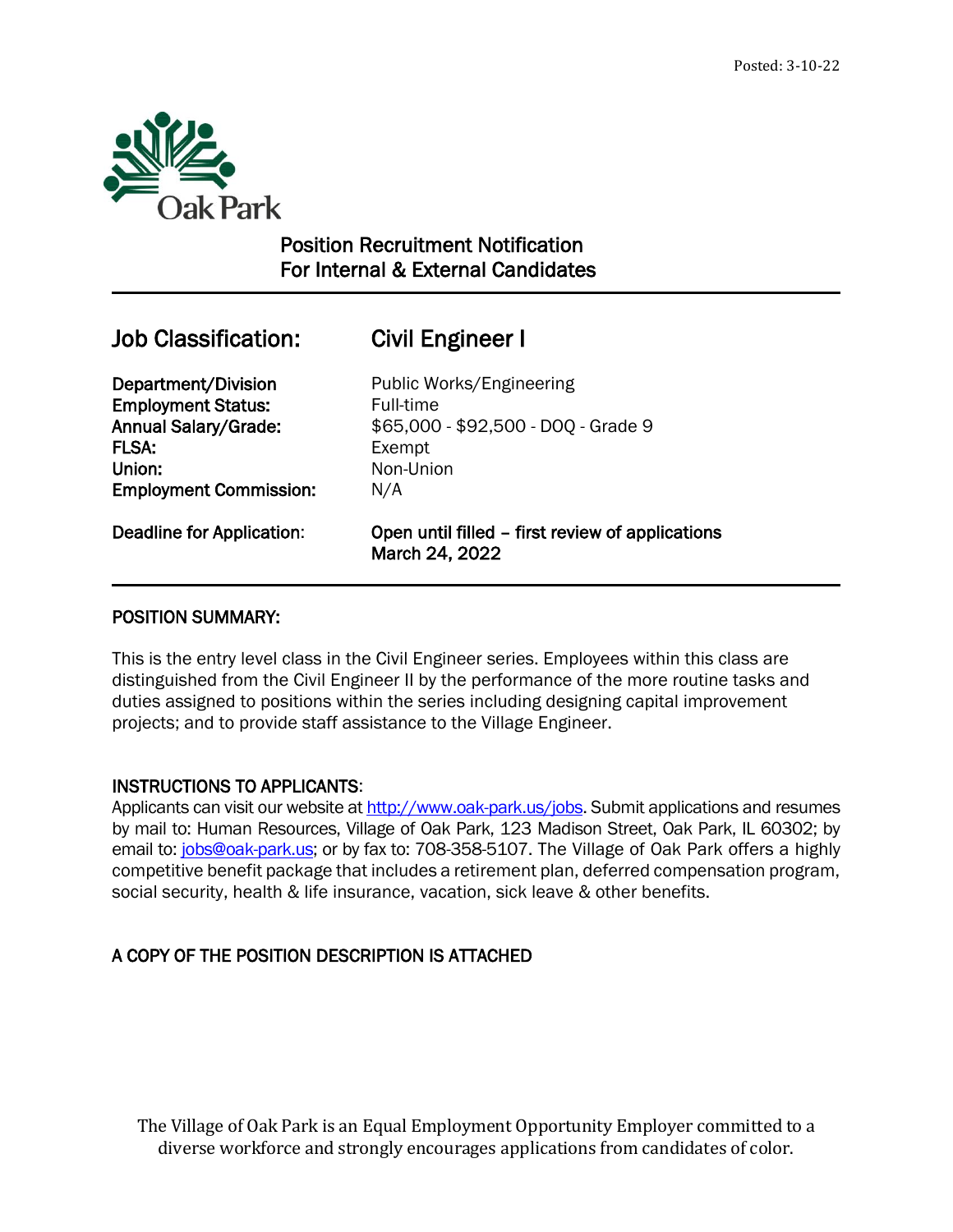

### **CIVIL ENGINEER I**

*Class specifications are intended to present a descriptive list of the range of duties performed by employees in the class. Specifications are not intended to reflect all duties performed within the job.*

# **DEFINITION**

This is the entry level class in the Civil Engineer series. This class is distinguished from the Civil Engineer II by the performance of the more routine tasks and duties assigned to positions within the series including designing capital improvement projects; and to provide staff assistance to the Village Engineer.

# **SUPERVISION RECEIVED AND EXERCISED**

Receives supervision from the Village Engineer

**EXAMPLES OF DUTIES**--*Essential and other important duties and responsibilities may include, but are not limited to, the following:*

# **Essential duties and responsibilities**

- 1. Ensure that best in class customer service is provided to both internal and external customers and also embrace, support, and promote the Village's core values, beliefs, and culture.
- 2. Oversee and review plans of public works structures including streets, storm drains, and sewers; check plans for conformance with regulations regarding line, grade, size, elevation and location of structures; check calculations.
- 3. Oversee and review the plans of consulting engineers and private contractors; recommend adjustments to engineering designs; ensure compliance with specifications; and applicable Village codes.
- 4. Develop and design municipal capital improvement projects relating to water mains, sewers, streets traffic signals, parking lots, pavement markings, etc.
- 5. Act as resident engineer on capital improvement projects; ensure projects are built according to plans; modify projects on site as needed; measure and maintain records of project quantities.
- 6. Analyze traffic engineering problems; recommend improvements or modifications.
- 7. Supervise field data collection crew; review data collection needs including surveys of cross sections, topography, sewer and related projects.
- 8. Coordinate assigned activities with consultants, engineers, developers, contractors, other Village departments and divisions, outside agencies, and the general public; provide consultation and advice on construction projects.
- 9. Prepare progress reports on projects under construction; maintain records of changes and field notes.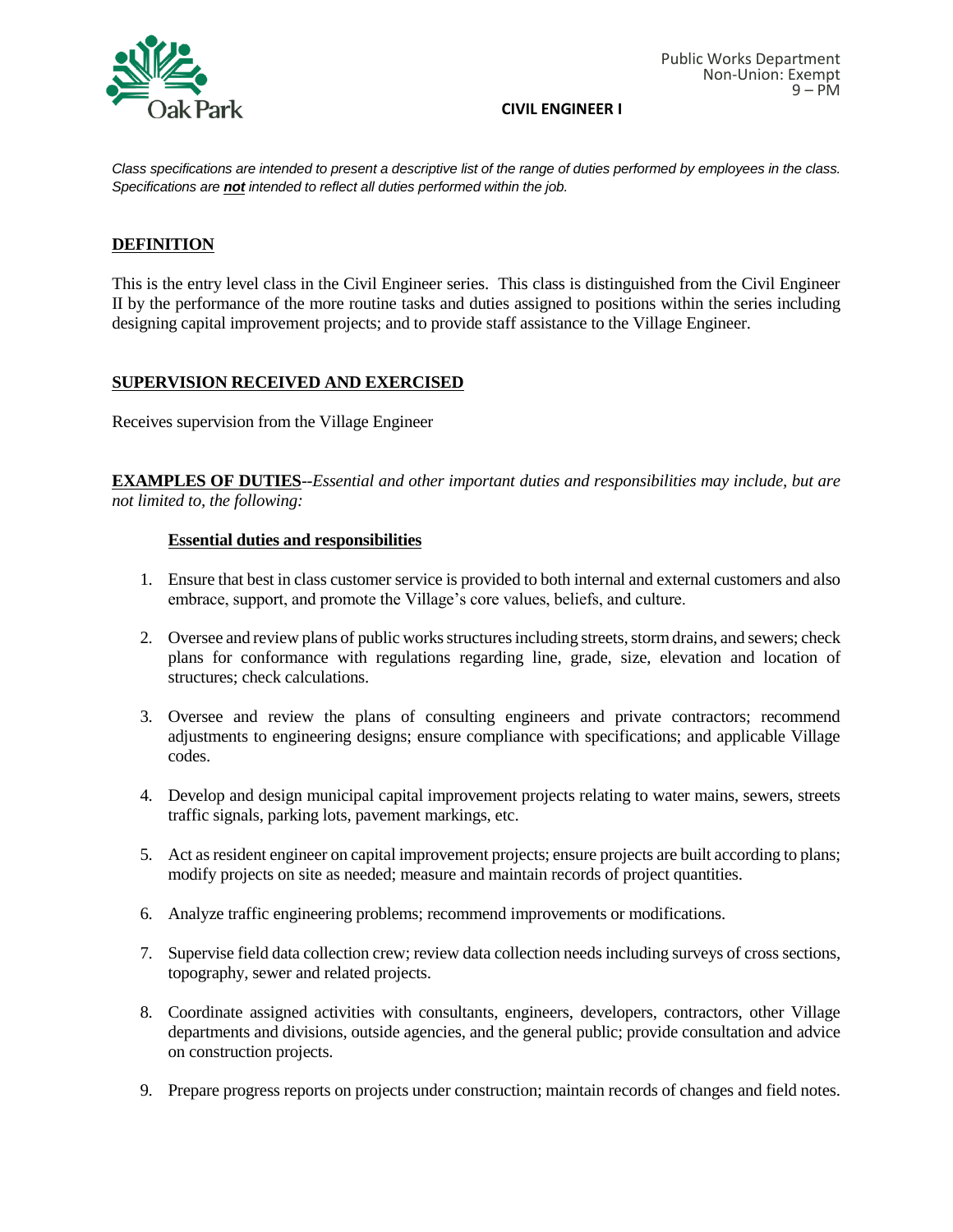

### Public Works Department Non-Union: Exempt  $9 - PM$

# **CIVIL ENGINEER I**

- 10. Conduct various engineering studies and prepare reports.
- 11. Calculate the quantity, quality and cost of materials used for various projects.

# **Other important responsibilities and duties**

- 1. Oversee the maintenance of plans and contract documents including subdivision maps, site plans, lot line adjustments and easements; process quit claims, grant deeds, and assessment districts.
- 2. Provide staff assistance to the Village Engineer; provide staff support on a variety of committees; prepare reports as necessary.
- 3. Stay abreast of new trends and innovations in the field of civil engineering.
- 4. Oversee the preparation of maps, deeds and legal descriptions.
- 5. Perform related duties and responsibilities as required.
- 6. Respond to public inquiries regarding issues related to the public right of way.

# **QUALIFICATIONS**

# **Knowledge of:**

Basic civil engineering principles and techniques including Microstation CAD software.

Applicable laws and regulatory codes relevant to assigned area of responsibility.

Methods, materials and techniques used in the construction of public works projects.

Modern developments, current literature and sources of information regarding engineering.

Principles of advanced mathematics and their application to engineering work.

Modern principles and practices of surveying.

Modern office procedures, methods, and computer equipment including Microsoft office applications (Word, Excel, Outlook), computer-aided drafting software, and geographical information system applications and tools.

# **Ability to:**

Perform technical research and solve engineering problems.

Establish and maintain cooperative working relationships with those contacted in the course of work.

Prepare plans and drawings neatly and accurately.

Make engineering design computations and check, design, and prepare engineering plans and studies.